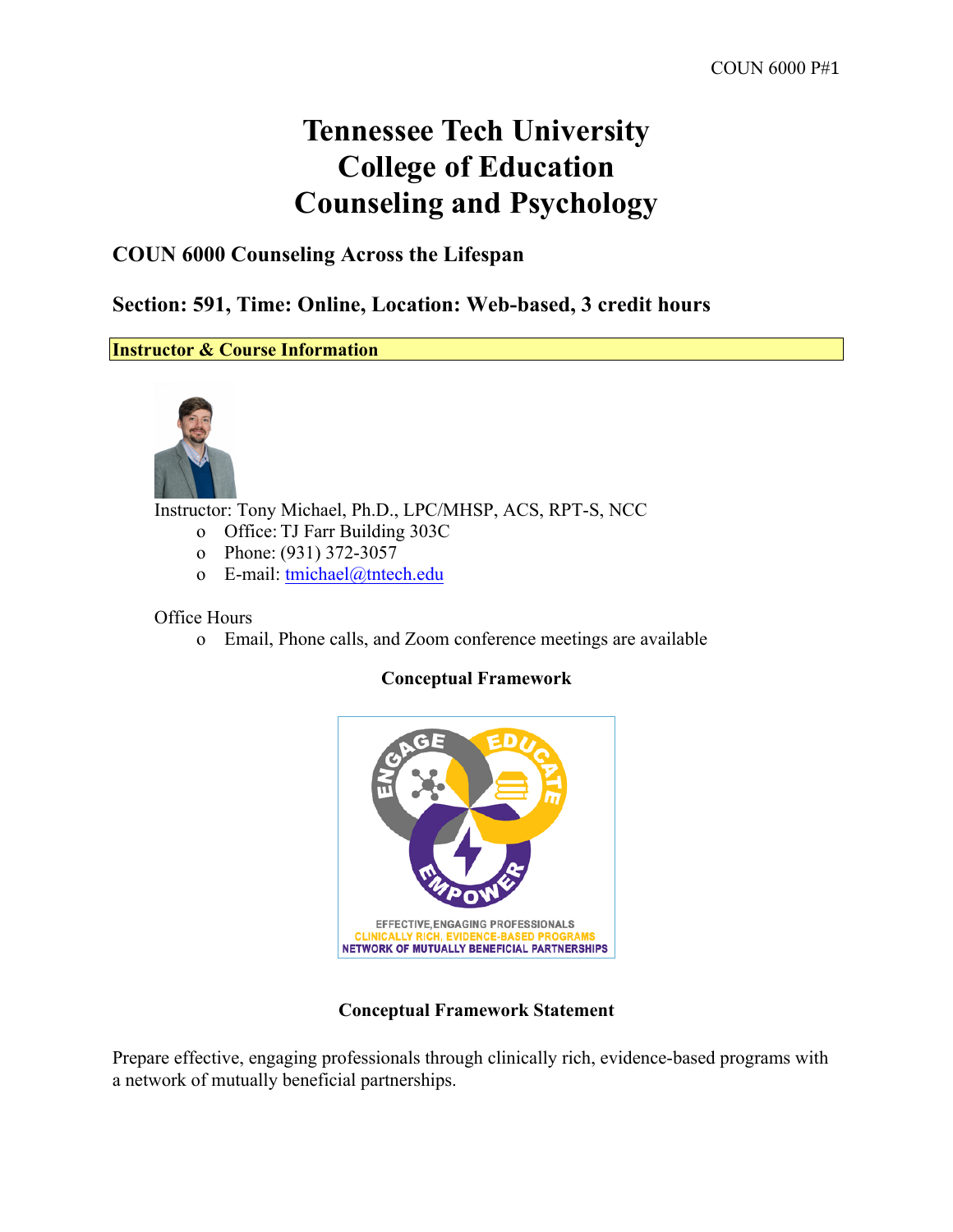#### **Table of Contents**

| IDEA Essential and Important Learning Objectives Associated to this Course3     |
|---------------------------------------------------------------------------------|
|                                                                                 |
|                                                                                 |
|                                                                                 |
|                                                                                 |
|                                                                                 |
|                                                                                 |
|                                                                                 |
|                                                                                 |
| Tennessee Tech University Student Handbook - Plagiarism (Academic Regulations)7 |
|                                                                                 |
|                                                                                 |
|                                                                                 |
|                                                                                 |
|                                                                                 |
|                                                                                 |
|                                                                                 |
|                                                                                 |
| COUNSELING ACROSS THE LIFESPAN APPLICATION COMPETENCY RUBRIC 15                 |

## **Prerequisites**

Advanced graduate standing and permission from the instructor.

**Texts and References**

Required: Wong, D. W., Hall, K. R., Justice C. A., & Hernández, L. W. (2015). *Counseling Individuals Through the Lifespan.* Sage Publications. *ISBN: 9781483322032*

*Tk20 data assessment program.* TTU's College of Education uses Tk20, a comprehensive data and reporting system to improve our processes, manage candidate transition points,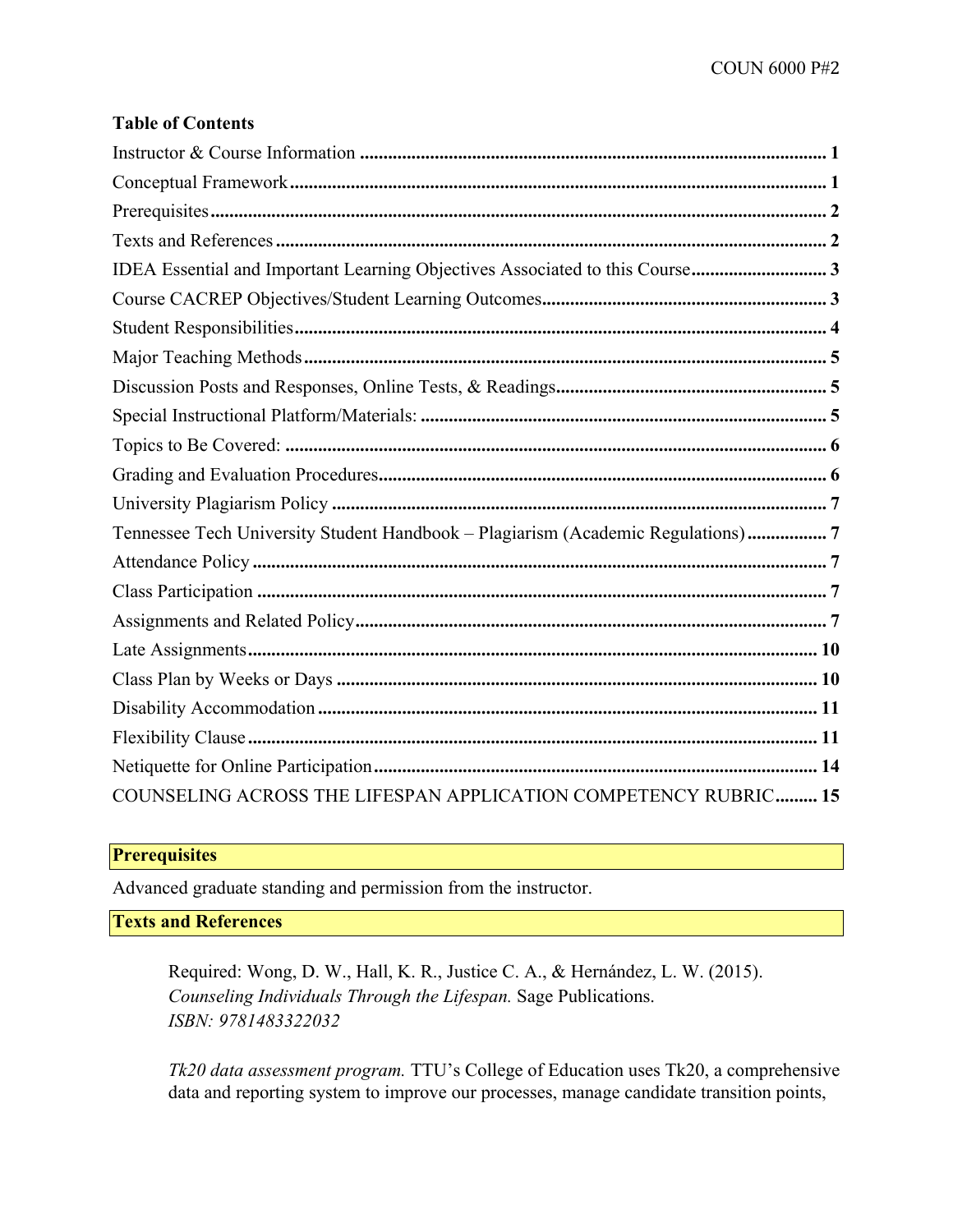and track key assessments in program coursework. All students, regardless of affiliated major and college, enrolled in courses requiring Tk20 must purchase an account and submit the appropriate coursework. Failure to purchase Tk20 can result in a zero for Tk20 assignments and/or final course grade reduced a full letter. The one-time-only system cost is \$133.33 at the university bookstore, and your account is valid for seven years. You will be asked to access Tk20 for a variety of tasks, including coursework, advisement, field/clinical experiences, portfolios, and key program assessments. See our website for more details: https://tntech.tk20.com

#### **Course Description**

**COUN 6000.** *Counseling Across the Lifespan.* This course will focus on central issues and counseling strategies related to human development that arise across the lifespan. Course will evaluate the continuity and change occurring within the developing individual in cognitive, social, emotional and physical domains from birth to death. Course will satisfy both national accreditation and state licensing requirements.

*You will experience this course as an "online" student, taking part in online discussions, tests, and readings.*

#### **IDEA Essential and Important Learning Objectives Associated to this Course**

- 1. Gaining a basic understanding of the subject (e.g., factual knowledge, principles, generalizations, theories)
- 2. Learning to apply course material (to improve thinking, problem solving, and decisions)

| <b>CACREP FOUNDATIONS</b>                                                                                                                                                |                      |                                       |                                                                                    |  |  |
|--------------------------------------------------------------------------------------------------------------------------------------------------------------------------|----------------------|---------------------------------------|------------------------------------------------------------------------------------|--|--|
| <b>Standards/Learning Objectives</b>                                                                                                                                     | <b>Reading</b>       | <b>Formative</b><br><b>Assessment</b> | <b>Summative</b><br><b>Assessment</b>                                              |  |  |
| Students will describe theories of individual<br>and family development and transitions<br>across the lifespan. (CACREP Professional<br>identity standard section F.3.a) | Chapters<br>1 & 2    | Quizzes 1-13                          | <b>Counseling Across</b><br>the Lifespan<br>Application<br>Competency Paper        |  |  |
| Students will learn theories of learning<br>(CACREP Professional identity standard<br>section F.3.b).                                                                    | Chapter 2            | Quizzes 1-13                          | <b>Counseling Across</b><br>the Lifespan<br>Application<br><b>Competency Paper</b> |  |  |
| Students will explain theories of normal and<br>abnormal personality development<br>(CACREP Professional identity standard<br>section F.3.c).                            | Chapters<br>$1 - 13$ | Quizzes 1-13                          | <b>Counseling Across</b><br>the Lifespan<br>Application<br><b>Competency Paper</b> |  |  |

### **Course CACREP Objectives/Student Learning Outcomes**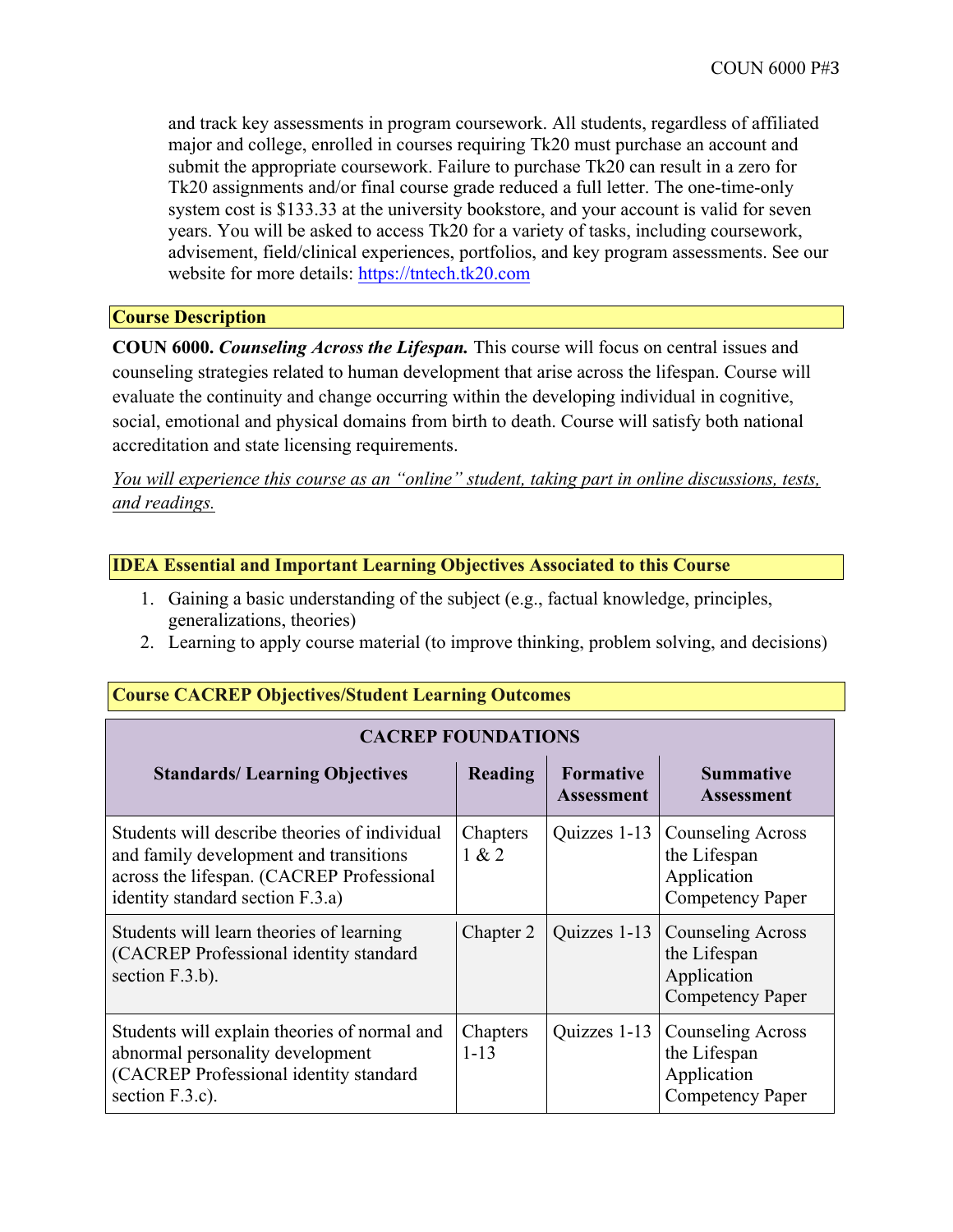| Students will define theories and etiology of<br>addictions and addictive behaviors<br>(CACREP Professional identity standard<br>section F.3.d).                                                                        | Chapter<br>11        | Quizzes 1-13 | <b>Counseling Across</b><br>the Lifespan<br>Application<br><b>Competency Paper</b> |
|-------------------------------------------------------------------------------------------------------------------------------------------------------------------------------------------------------------------------|----------------------|--------------|------------------------------------------------------------------------------------|
| Students will explain biological,<br>neurological, and physiological factors that<br>affect human development, functioning and<br>behavior (CACREP Professional identity<br>standard section F.3.e).                    | Chapter 2            | Quizzes 1-13 | <b>Counseling Across</b><br>the Lifespan<br>Application<br><b>Competency Paper</b> |
| Students will describe systemic and<br>environmental factors that affect human<br>development, functioning, and behavior<br>(CACREP Professional identity standard<br>section F.3.f)                                    | Chapters<br>$1 - 13$ | Quizzes 1-13 | <b>Counseling Across</b><br>the Lifespan<br>Application<br><b>Competency Paper</b> |
| Students will explain the effects of crisis,<br>disasters, and trauma on diverse individuals<br>across the lifespan (CACREP Professional<br>identity standard section F.3.g).                                           | Chapter<br>$1 - 13$  | Quizzes 1-13 | <b>Counseling Across</b><br>the Lifespan<br>Application<br><b>Competency Paper</b> |
| Students will learn a general framework for<br>understanding differing abilities and<br>strategies for differentiated interventions.<br>(CACREP Professional identity standard<br>section $F.3.h$ )                     | Chapter 2            | Quizzes 1-13 | <b>Counseling Across</b><br>the Lifespan<br>Application<br><b>Competency Paper</b> |
| Students will describe ethical and culturally<br>relevant strategies for promoting resilience<br>and optimum development and wellness<br>across the lifespan (CACREP Professional<br>Identify Standard Section F.3.i.). | Chapters<br>1 & 2    | Quizzes 1-13 | <b>Counseling Across</b><br>the Lifespan<br>Application<br>Competency Paper        |

#### **Student Responsibilities**

The following dispositions are taken from the Counseling and Psychology Graduate Handbooks and summarize the responsibilities accepted by the student participating in this course. http://www.tntech.edu/cp/graduate-program-information/

- 1. Scholarship (mastery in coursework and competency in application)
- 2. Responsibility (acceptance of ownership of personal, academic, and professional development and behavior)
- 3. Respect for Diversity (recognition of the needs and values of individuals)
- 4. Effective Communication (ability to communicate clearly verbally and in writing, and to accept new ideas and constructive feedback)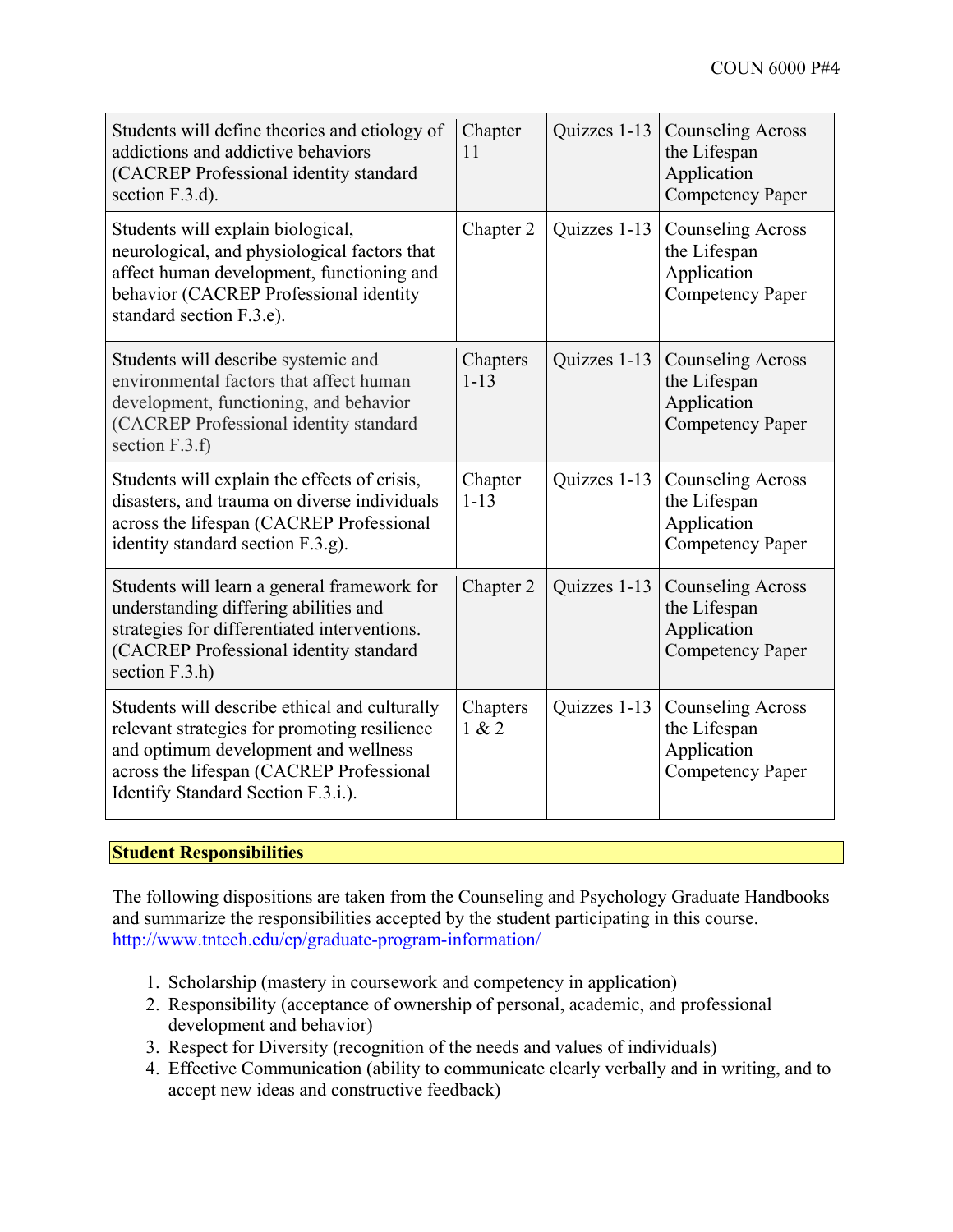- 5. Reflection (ability to asses one's own decision making process and recognize consequences of behavior)
- 6. Professional Behavior (recognition of ethical, legal, and professional standards of conduct)
- 7. Critical Thinking (capability for critical thinking and real world problem-solving)

#### **Major Teaching Methods**

Discussion Posts and Responses, Online Tests, & Readings

#### **Special Instructional Platform/Materials:**

A. Course Requirements - iLearn, Tk20, Laptop/Computer

- This class will be delivered 100% online and via iLearn/Tk20.
- You must have access to the Internet, an up to date web browser and basic computer literacy.
- If you are having difficulty accessing iLearn/Tk20 and retrieving information, taking tests, etc., immediately notify the Help Desk at 931-372-3975 for assistance.
- You must use a standard word processor such as Word or Pages.
- All assignments will be submitted electronically.
- All course materials will be found in your texts, on iLearn, in scholarly articles, or through the Internet.
- B. Required Technology Browsers, Plug-ins, Players and Viewers
	- To take full advantage of all the features in this course, be sure you have the right technology at your fingertips. This includes a good Web browser (IE, Firefox) and appropriate plug-ins. If you have a problem viewing the videos or downloading materials, contact me at any time.
	- Student computers need to be capable of running the latest versions of plug-ins, recent software and have the necessary tools to be kept free of viruses and spyware. Some software is available for free on IT Helpdesk downloads page.)
- C. Internet Service
	- Students are responsible to have Internet service. High speed Internet access is recommended, as dial-up may be slow and limited in downloading information and completing online tests, assignments, or quizzes. Some modules may contain streaming audio and/or video content.
	- Use of public computers is strongly discouraged.
- D. Copyrighted Materials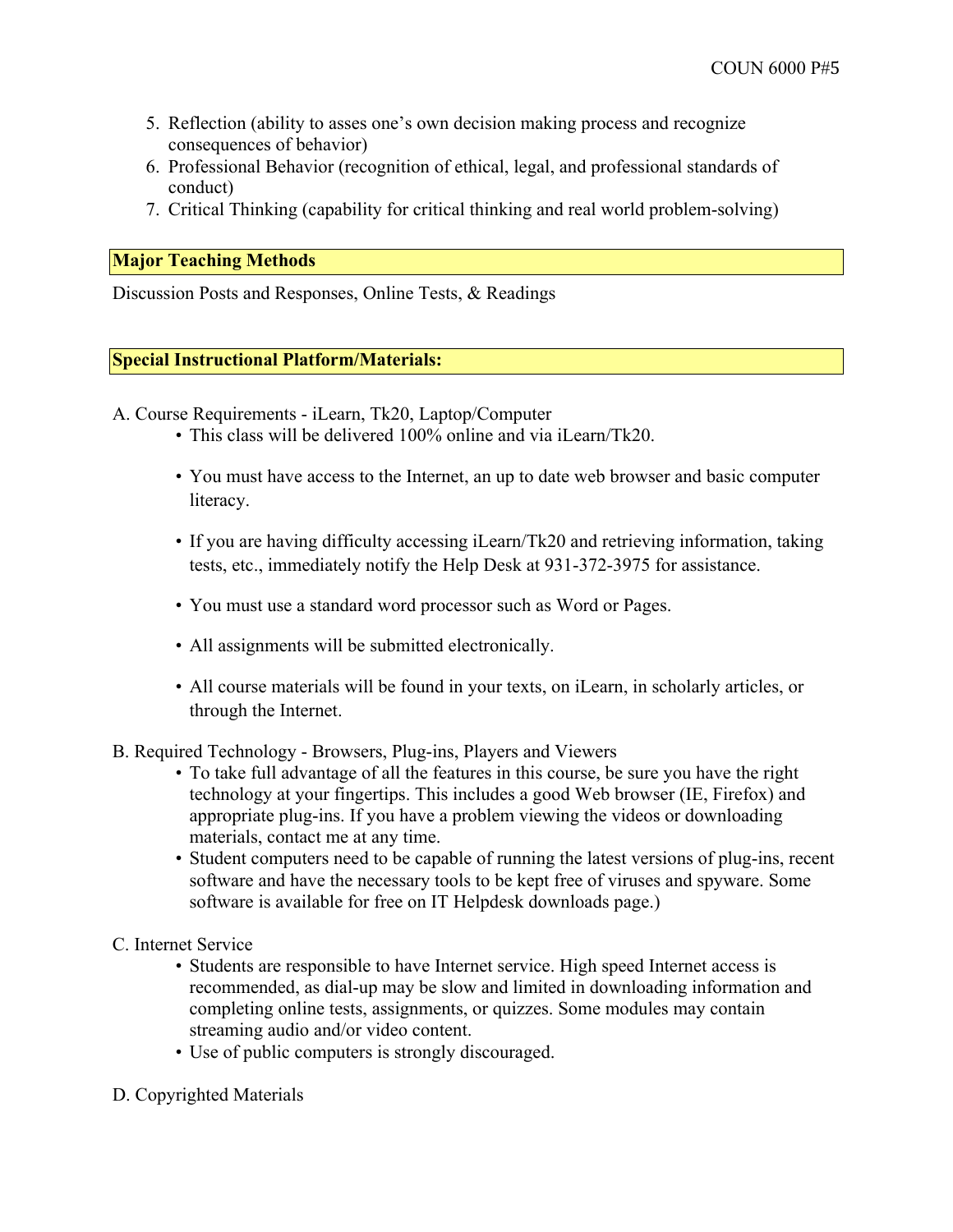- Materials used in connection with this course may be subject to copyright protection under Title 17 of the United States Code. Under certain Fair Use circumstances specified by law, copies may be made for private study, scholarship, or research. Electronic copies should not be shared with unauthorized users. Violations of copyright laws could subject you to federal and state civil penalties and criminal liability as well as disciplinary action under University policies. As a Tennessee Tech student, you must comply with the IT Appropriate Use Policy.
- E. Communication Policy
	- E-mail anytime. I will try my best to return e-mails within 24 hours. Again, be sure to include the course name and section in the subject line and state your full name at the end of the email.
	- Grading may take up to 5 working days. Please do not email me grade related questions before 5 days have elapsed.

#### **Topics to Be Covered:**

- A. Human Development through the Lifespan
- B. Theories of Human Development
- C. Conception and Prenatal Development
- D. Infancy (Birth to 24 Months Old)
- E. Toddlerhood (Ages 1 to 3)
- F. Preschool: Early School Age (Ages 3 to 6)
- G. Middle Childhood (Ages 6 to 12)
- H. Early Adolescence (Ages 13 to 18)
- I. Late Adolescence (Ages 19 to 25)
- J. Early Adulthood (Ages 26 to 35)
- K. Middle Adulthood (Ages 36 to 60)
- L. Late Adulthood (Ages 61 to 75)
- M. Oldest-Old Elderhood (Ages 75 and Over)

**Grading and Evaluation Procedures**

The following grading scale will be used to evaluate Students' knowledge of the course.

## **Grading Scale**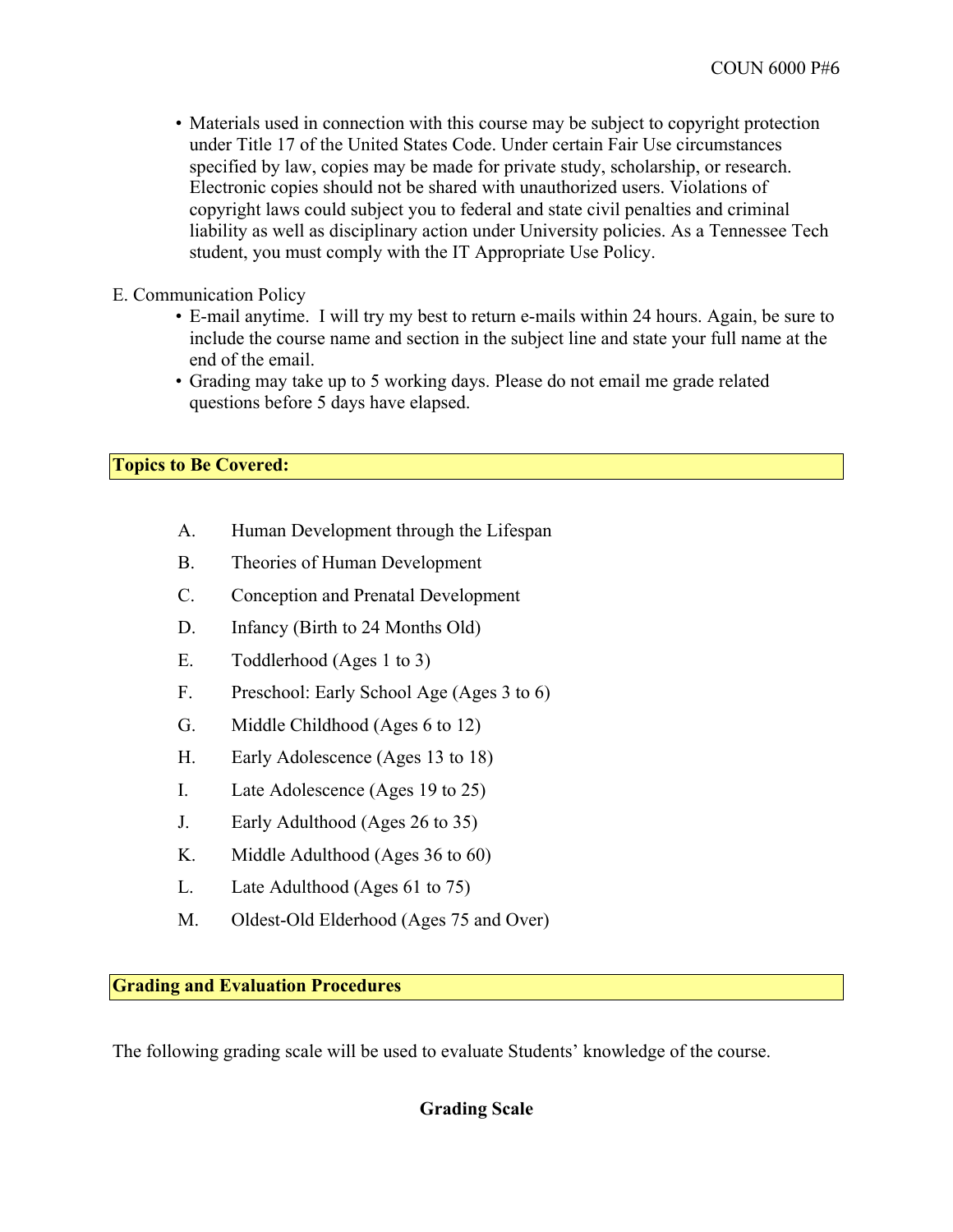**A 93 – 100 B 85 – 92 C 77 – 84 D 69 – 76 F <68**

#### **University Plagiarism Policy Tennessee Tech University Student Handbook – Plagiarism (Academic Regulations)**

When you use (for example, quote or even summarize or paraphrase) someone else's media, words, data, ideas, or other works, you must cite your source. You should be especially careful to avoid plagiarizing Internet sources (for example, e-mail, chat rooms, Web sites, or discussion groups). It does not matter whether you borrow material from print sources, from the Internet, from on-line data bases, or from interviews. Failure to cite your source is plagiarism. Students who plagiarize may receive an "F" or a "0" for the assignment, or an "F" for the course. http://www.tntech.edu/ttustudenthandbook/academic-regulations/

#### **Academic Misconduct Policy Tennessee Tech University Student Handbook – Plagiarism (Academic Regulations)**

Cheating on quizzes and exams or other course work also violates the TTU academic misconduct policy. You can find more information about TTU's Academic Integrity Policy at http://www.tntech.edu/ttustudenthandbook/academic-regulations/. Academic misconduct undermines the integrity of the academic process, and cannot be tolerated in an institution of higher learning. Therefore, students who participate in academic dishonesty may receive an "F" or a "0" for the assignment, or an "F" for the course.

#### **Attendance Policy**

As this course is online, physical attendance is not warranted. However, students do have to review and complete the material for each online learning module.

#### **Class Participation**

Participation in class is essential to the value of the learning experience within this course. A candidate's grade may be affected negatively by low participation, and thus, discussion threads are weighted heavily in this course.

#### **Assignments and Related Policy**

The following assignments are how Students will be assessed for knowledge.

1. Class Introductions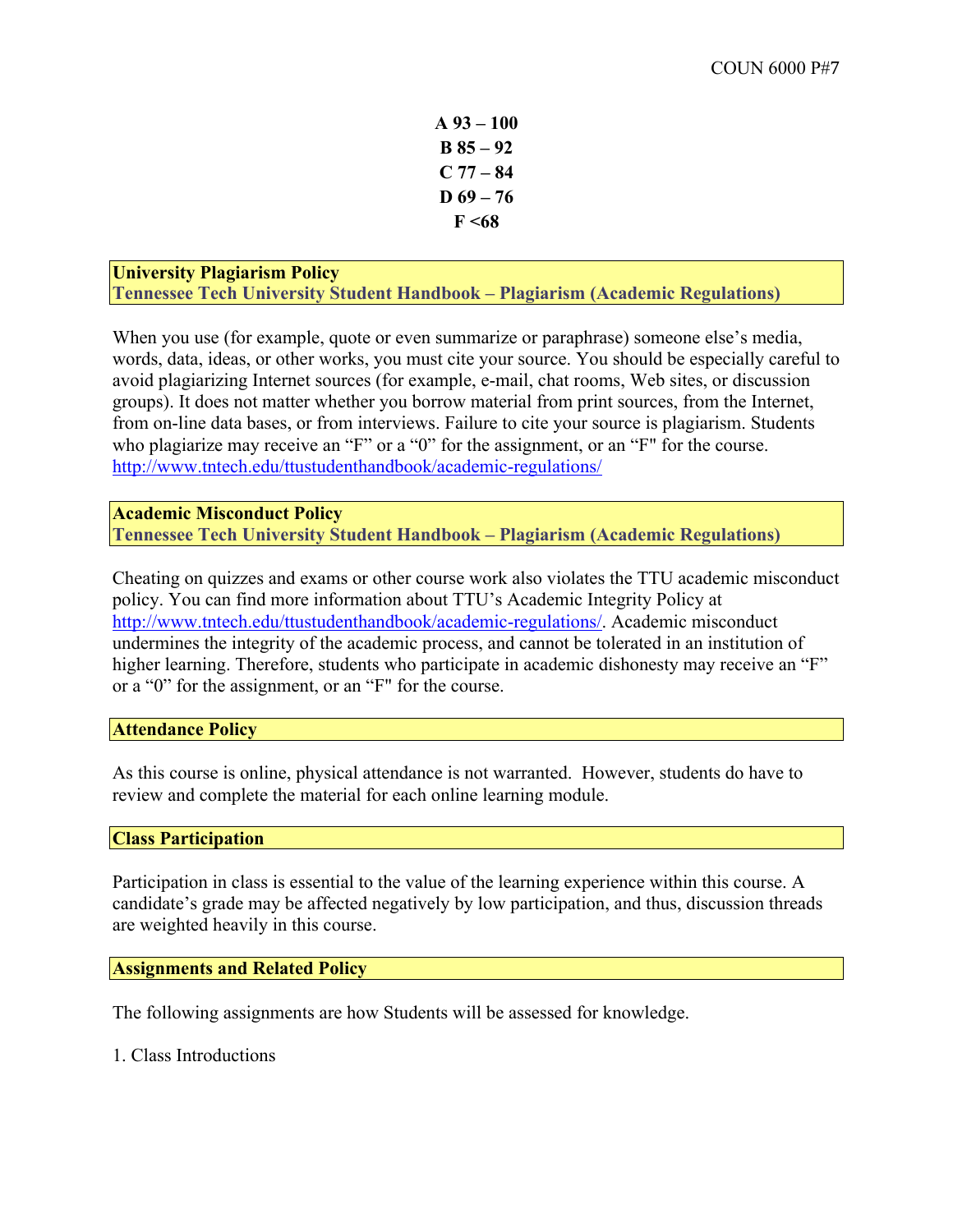- You will introduce yourself to your classmates in the Virtual Coffee House under the Discussions tab on ilearn. This assignment will need to be completed on Monday or Tuesday before the Week 1 discussion post.
- These items must be included in your introductions:
	- 1. Your name
	- 2. What concentration you are and how long you have before completing (e.g., Clinical Mental Health or School Counseling and I hope to be completed by summer 2021).
	- 3. If you could visit any place in the world, where would you choose to go and why?
	- 4. What developmental stage you are in and how you think it will impact your perspective in this course.
	- 5. What you hope to get out of this course.
- 2. Quizzes
	- You will take quizzes for the syllabus and the chapters assigned to that particular week. See the course calendar at the end of the syllabus for the exact dates of the quizzes.
	- You can only take a quiz once. Once you start a quiz you must complete it. Your quiz grades will appear in the iLearn Grade Center after the submission.
	- Although the tests are "open book," it is suggested that you first read the required readings and assignments so that you are prepared.
	- Quizzes will consist of short-answer, multiple choice, multiple answer, fill-in-theblanks, true/false and etc.
	- Each quiz is worth 100 points and each quiz has 10 questions. Therefore, each question is worth 10 points (except the syllabus quiz has 20 questions).

## *• These online quizzes must be taken alone without the help or assistance of another individual.*

- 3. Discussion Threads
	- Discussion threads will be required weekly. The questions to guide the discussions for the week are available on ilearn under the discussion forums. The post, questions to two separate students' post, and your two answers to other students' questions are worth 20% of your final grade.

Remember that open class discussion is an important and significant part of an online course. While class discussion whether online or face-to-face, can be characterized by free flowing conversation, there are identifiable characteristics that distinguish exemplary contributions to class discussion from those of lesser quality. The criteria found below will be used to assess the quality of your initial postings and responses to the postings and comments of peers during class discussion.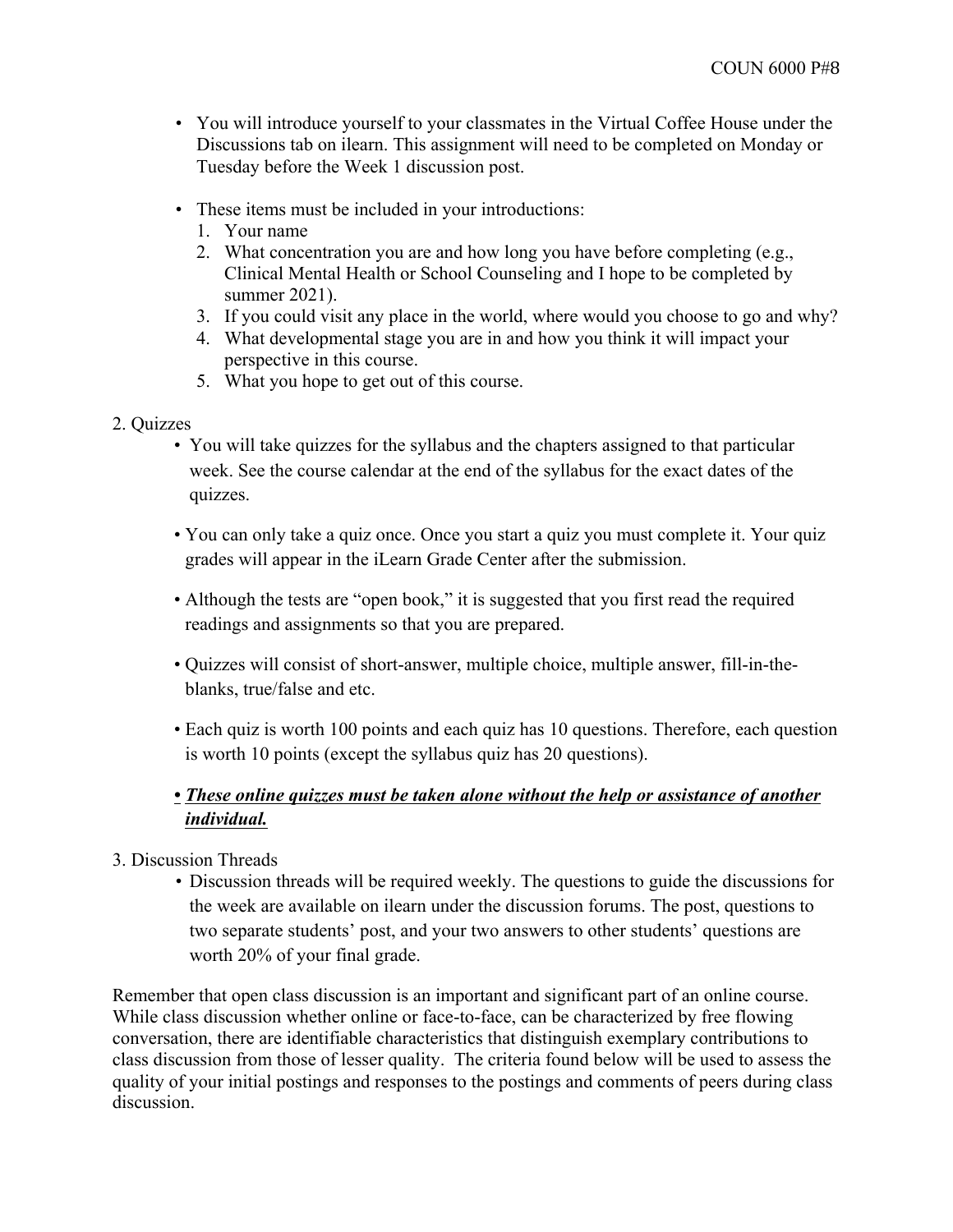Note: Initial postings are your comments based on the discussion prompt posted by the instructor. Responses to others are your replies to your peers' initial postings.

Grading & Specific instructions:

- Students are asked to create one initial posting, at least two questions to two separate students, and at least to answers to other questions to each discussion forum.
- Initial posts should be no less than 400 words, no more than 800 words.
- Complete initial postings by Wednesdays accounts for 50% of weekly post grade
- Follow-up questions are timely by Friday accounts for 25% of weekly post grade
	- o If a classmate has already been asked two questions, please find someone else to ask a question to.
- Answers to others' questions are due by Sunday accounts for 25% of weekly post grade
- Content is complete, on point, thoughtful, and offers new ideas
- Supporting detail is abundant  $&$  appropriate
- Content encourages further discussion or follows-up on others' thoughts
- Postings are characterized by originality, engagement, and relevance
- Postings demonstrate an understanding of the material
- Postings that read "I Agree", "Ditto", or similar are unacceptable.
- See the Netiquette for online discussions at the end of the syllabus.

4. Counseling Across the Lifespan Application Competency Paper

Students will write a paper to demonstrate the related lifespan competencies to CACREP standards. The paper will account for 45% of your final grade and should be based upon at least 15 scholarly citations (with at least one citation for every question excluding question #1). *Papers must be submitted in APA formatting.* Students will use the following questions as subheadings in their paper. *PLEASE NOTE: This paper must be submitted on both iLearn and the Tk20 assessment program.*

- 1. In this assignment, you will invent a hypothetical client or student. Begin by providing an opening paragraph describing this client/student you could see yourself working with one day. Include demographic information and a presenting problem.
- 2. Describe potential systemic and environmental factors that could be affecting the individual's human development, functioning, and/or behavior (e.g., low socioeconomic status).
- 3. Discuss how this individual would be described within a theoretical framework(s) of personality development (e.g., Freud, Erikson, Piaget, Big Five personality traits).
- 4. Furthermore, explain how this individual's growth could be explained through a theory of family development (e.g., Attachment, Adlerian, Birth-Order, etc.).
- 5. What are important theories of learning that could be worthwhile to consider when working with this individual? (e.g., behaviorist, cognitive constructivist, and social constructivist)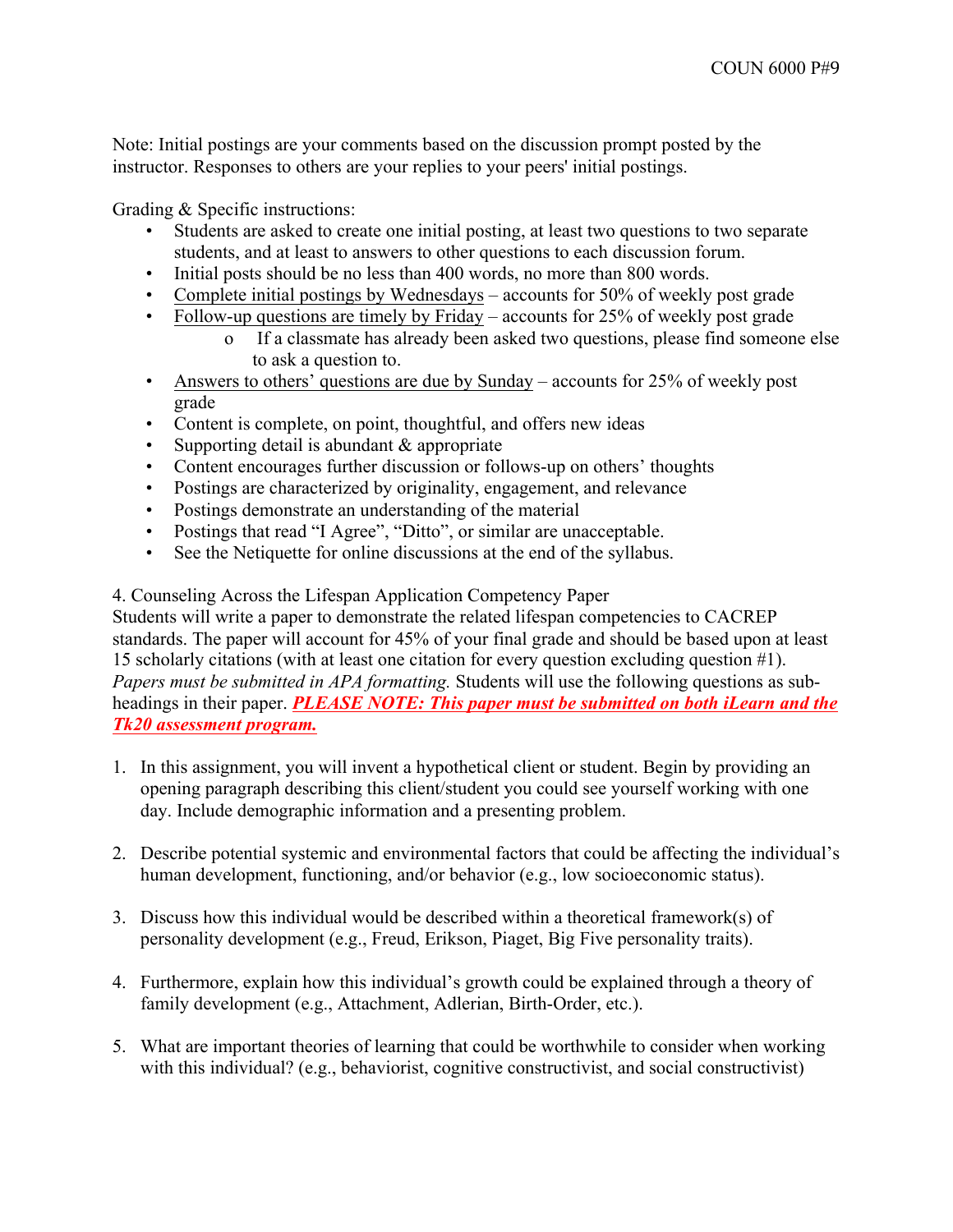- 6. You discover that the individual or someone within their family system has an issue with addiction. How could these addictive behaviors impact the client's development?
- 7. Summarize how the effects of crises, disasters, and trauma could impact this individual across their lifespan.
- 8. Imagine after the third session that you received additional information from a family member that the individual has a biological, neurological, or physiological issue. Explain how it has or will affect the person's development, functioning and behavior.
- 9. Based on the previous biological, neurological, or physiological issue, discuss how a general framework for understanding differing abilities and strategies for differentiated interventions would be worthwhile for the individual.
- 10. What would be ethical and culturally relevant strategies for promoting resilience and optimum development and wellness across the lifespan for this individual?

PLEASE NOTE THAT DEMONSTRATION OF COMPETENCY ALSO ENTAILS: grammatically correct sentences and ease of readability; absence of comma splices, run-ons, fragments; absence of usage and grammatical errors; accurate spelling; careful proofreading; appropriate tone of voice; attractive and appropriate form. *Points will also be deducted off the final grade for APA formatting issues.*

#### 4. Final Grade Calculations

These assignments will be used to determine candidate achievement of the course objectives listed under VI. All required assignments will be given a specific grade. Grades will be computed using the following scale:

SYLLABUS AND CHAPTER QUIZZES 35% (There are 14 quizzes and each will account for 2.5% of the final grade)

CLASS INTRODUCTIONS & ONLINE DISCUSSIONS 20% (10% will result from your weekly posts and another 10% will result from your responses on two other students' weekly posts)

COUNSELING ACROSS THE LIFESPAN APPLICATION PAPER 45%

#### **Late Assignments**

All assignments should be completed on or before the announced due date. Ten percent will be deducted from an assignment when it is late. After one week, assignments will be accepted by the discretion of the professor. It is the student's responsibility to ensure assignments are submitted on time. All submitted work is final. Your submissions should reflect your best professional effort.

**Class Plan by Weeks or Days**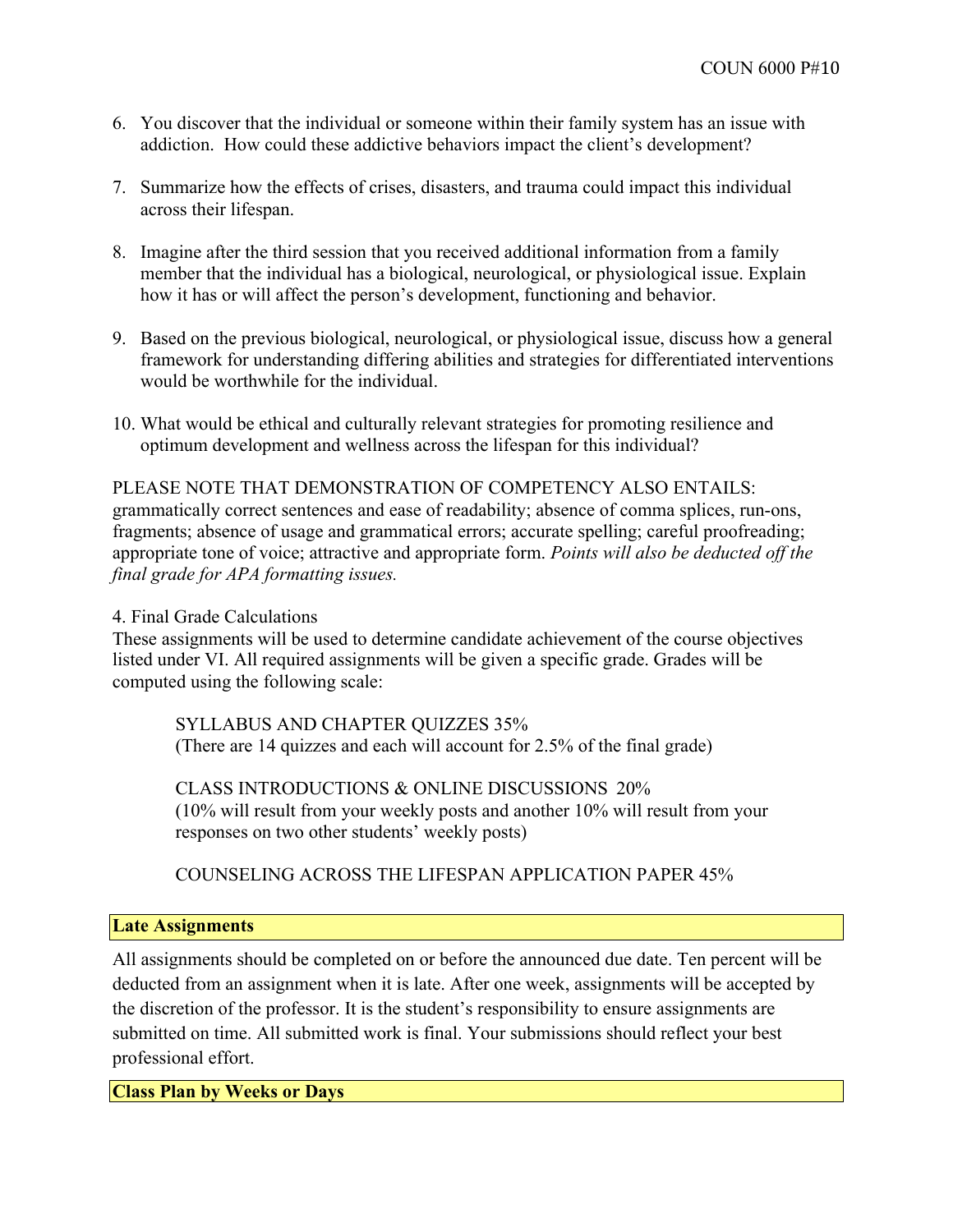Please see Course Schedule at the end of the Syllabus.

#### **Disability Accommodation**

Students with a disability requiring accommodations should contact the Office of Disability Services (ODS). An Accommodation Request (AR) should be completed as soon as possible, preferably by the end of the first week of the course. The ODS is located in the Roaden University Center, Room 112; phone 372-6119. (Disability Accommodation Policy and Procedures - Tennessee Tech University Faculty Handbook and Student Handbook http://www.tntech.edu/facultyhandbook/diabilityaccom/)

#### m**yTech Helpdesk**



The myTech HelpDesk is a place where faculty, staff and students alike can go or contact to get assistance with anything IT related. They are responsible for offering general IT assistance to the TTU campus family as well as serving as a point of contact for the campus to the rest of ITS.

The myTech HelpDesk offers various services to the TTU campus for immediate assistance. A few of the services that they provide:

- Password resets for Banner SSB (Eagle Online), Banner INB, and Email Accounts
- General troubleshooting of computer issues, both personal and TTU-owned
- General IT-related knowledge base—Have a question about how to do something on your computer? Ask them!
- Student PC Service—They offer general assistance with computer-related issues to students currently enrolled at TTU. If you have a problem, bring it to them, and they'll do our best to fix it. (They cannot perform hardware repairs or provide paid software or operating systems to students).

The myTech Helpdesk is located in *Clement Hall Room 216.*

Their hours are Monday–Friday: 8am–4:30pm

During these hours the myTech Helpdesk are also available by phone at (931) 372-3975 or email at Helpdesk@tntech.edu.

#### **Flexibility Clause**

The aforementioned requirements, assignments, policies, evaluation procedures, etc., are subject to change. Candidates' experiences and needs, as well as emerging knowledge, will be considered in modifying this course syllabus.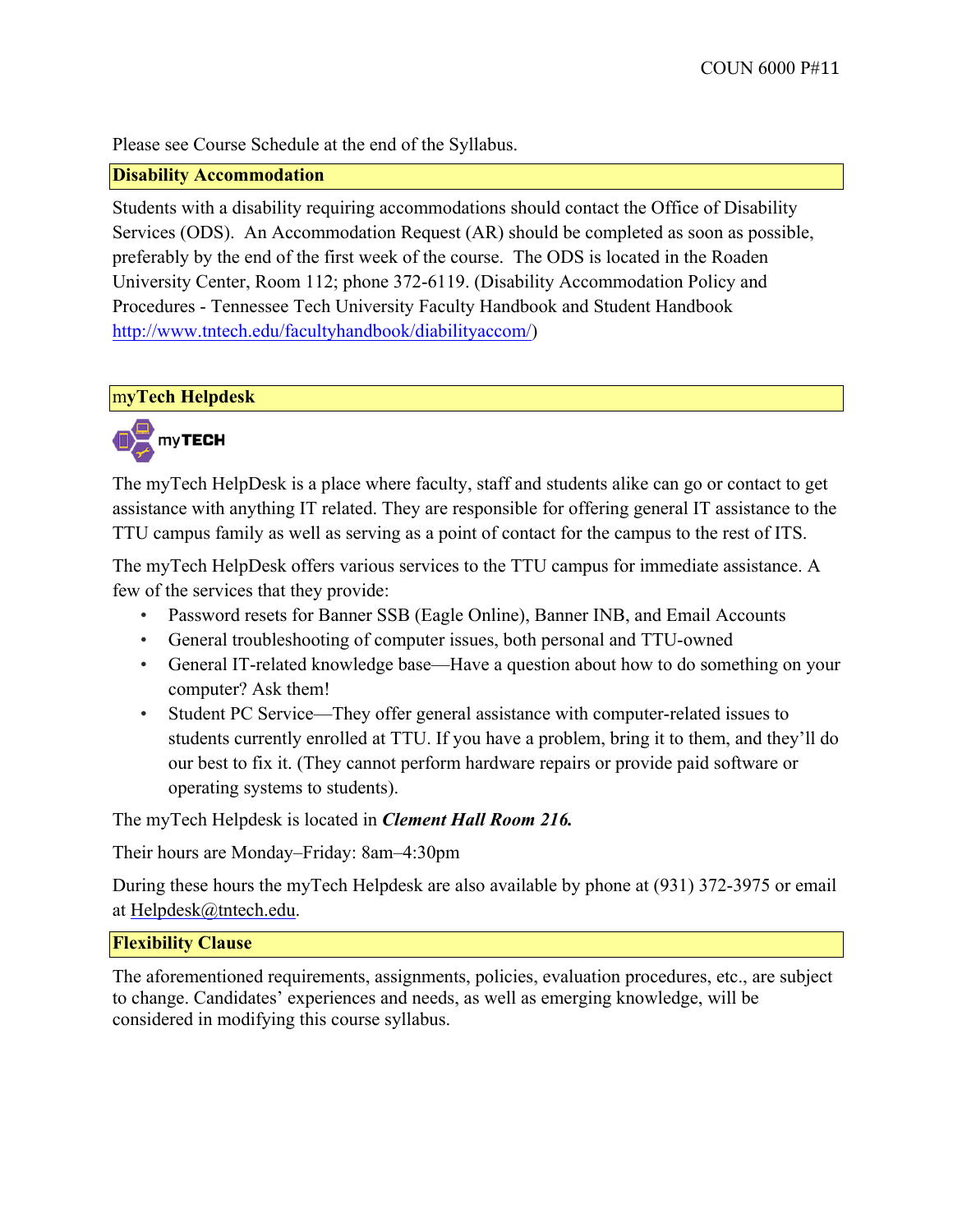## **COURSE SCHEDULE COUN 6000 Counseling Across the Lifespan – SUMMER 2021**

| Week           | Day                                  | Content                                                       | <b>Readings &amp; Assignments</b>                                                                                                                    |
|----------------|--------------------------------------|---------------------------------------------------------------|------------------------------------------------------------------------------------------------------------------------------------------------------|
|                | 1<br>Monday<br>May $10$              | Introductions & Syllabus                                      | Read Syllabus<br>$\bullet$<br><b>Class Introductions in the Tiki Lounge</b><br>$\bullet$<br>(due by May $11^{th}$ )<br>Syllabus Quiz (due by May 12) |
|                | $\overline{2}$<br>Tuesday<br>May 11  | Chapter 1: Human<br>Development Through the<br>Lifespan       | Read Chapter 1<br>$\bullet$<br>Suggested due date for Quiz 1<br>$\bullet$                                                                            |
|                | 3<br>Wednesday<br>May 12             | Chapter 2: Theories of<br>Human Development                   | Read Chapter 2<br>$\bullet$<br><b>Due: Discussion Week 1 Initial Post</b><br>$\bullet$<br><b>Suggested due date for Quiz 2</b><br>$\bullet$          |
| $\overline{1}$ | $\overline{4}$<br>Thursday<br>May 13 | Chapter 3: Conception and<br><b>Prenatal Development</b>      | Read Chapter 3<br>$\bullet$<br>Suggested due date for Quiz 3<br>$\bullet$                                                                            |
|                | 5<br>Friday<br>May 14                | Chapter 4: Infancy (Birth)<br>to 24 Months Old)               | Read Chapter 4<br>$\bullet$<br><b>Due: Discussion Week 1 Questions</b><br>$\bullet$<br><b>Suggested due date for Quiz 4</b><br>$\bullet$             |
|                | 6<br>Saturday<br>May 15              | Chapter 5: Toddlerhood<br>(Ages 1 to 3)                       | Read Chapter 5<br>$\bullet$<br><b>Suggested due date for Quiz 5</b>                                                                                  |
|                | $\overline{7}$<br>Sunday<br>May 16   | Chapter 6: Preschool:<br>Early School Age (Ages 3)<br>to $6)$ | Read Chapter 6<br>$\bullet$<br><b>Due: Discussion Week 1 Answers</b><br>$\bullet$<br>Suggested due date for Quiz 6                                   |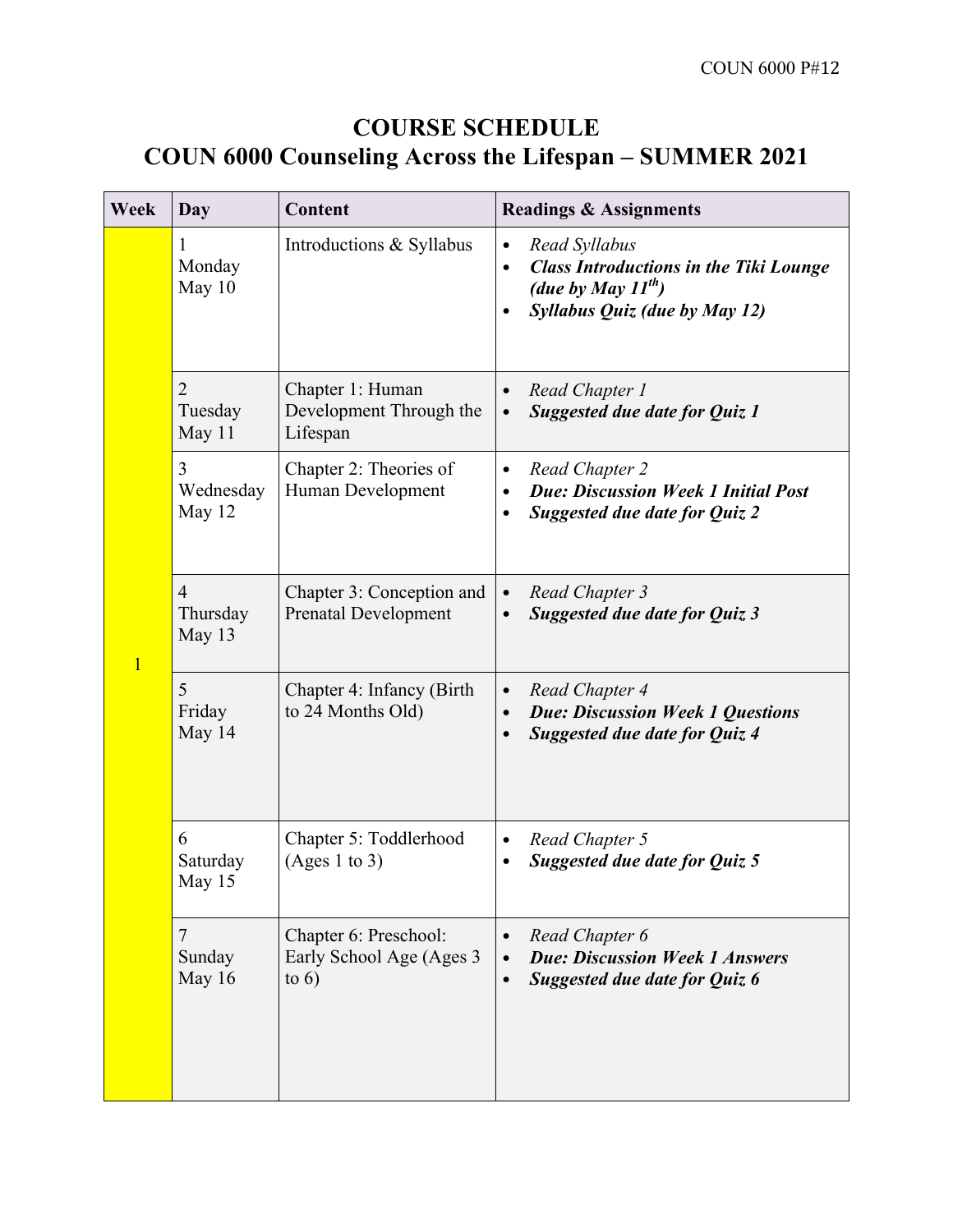|                | 8<br>Chapter 7: Middle<br>Monday<br>Childhood (Ages 6 to 12)<br>May 17 |                                                           | $\bullet$<br>$\bullet$              | Read Chapter 7<br>Suggested due date for Quiz 7                                                                                        |
|----------------|------------------------------------------------------------------------|-----------------------------------------------------------|-------------------------------------|----------------------------------------------------------------------------------------------------------------------------------------|
|                | 9<br>Tuesday<br>May 18                                                 | Chapter 8: Early<br>Adolescence (Ages 13 to<br>18)        | $\bullet$                           | Read Chapter 8<br>Suggested due date for Quiz 8                                                                                        |
|                | 10<br>Wednesday<br>May 19                                              | Chapter 9: Late<br>Adolescence (Ages 19 to<br>25)         | ٠<br>$\bullet$                      | Read Chapter 9<br><b>Due: Discussion Week 2 Initial Post</b><br>Suggested due date for Quiz 9                                          |
| $\overline{2}$ | 11<br>Thursday<br>May 20                                               | Chapter 10: Early<br>Adulthood (Ages 26 to 35)            |                                     | Read Chapter 10<br>Suggested due date for Quiz 10                                                                                      |
|                | 12<br>Friday<br>May 21                                                 | Chapter 11: Middle<br>Adulthood (Ages 36 to 60)           | $\bullet$<br>$\bullet$              | Read Chapter 11<br><b>Due: Discussion Week 2 Questions</b><br>Suggested due date for Quiz 11                                           |
|                | 13<br>Saturday<br>May 22                                               | Chapter 12: Late<br>Adulthood (Ages 61 to 75)             | $\bullet$<br>$\bullet$              | Read Chapter 12<br>Suggested due date for Quiz 12                                                                                      |
|                | 14<br>Sunday<br>May 23                                                 | Chapter 13: Oldest-Old<br>Elderhood (Ages 75 and<br>Over) | $\bullet$<br>$\bullet$<br>$\bullet$ | Read Chapter 13<br><b>Due: Discussion Chapter 13 Post,</b><br><b>Questions, &amp; Answers</b><br><b>Suggested due date for Quiz 13</b> |

*PLEASE NOTE THAT ALL QUIZZES MUST BE SUBMITTED BY MAY 23rd at 11:59 pm*

**Counseling Across the Lifespan Competency Paper is due by June 2nd**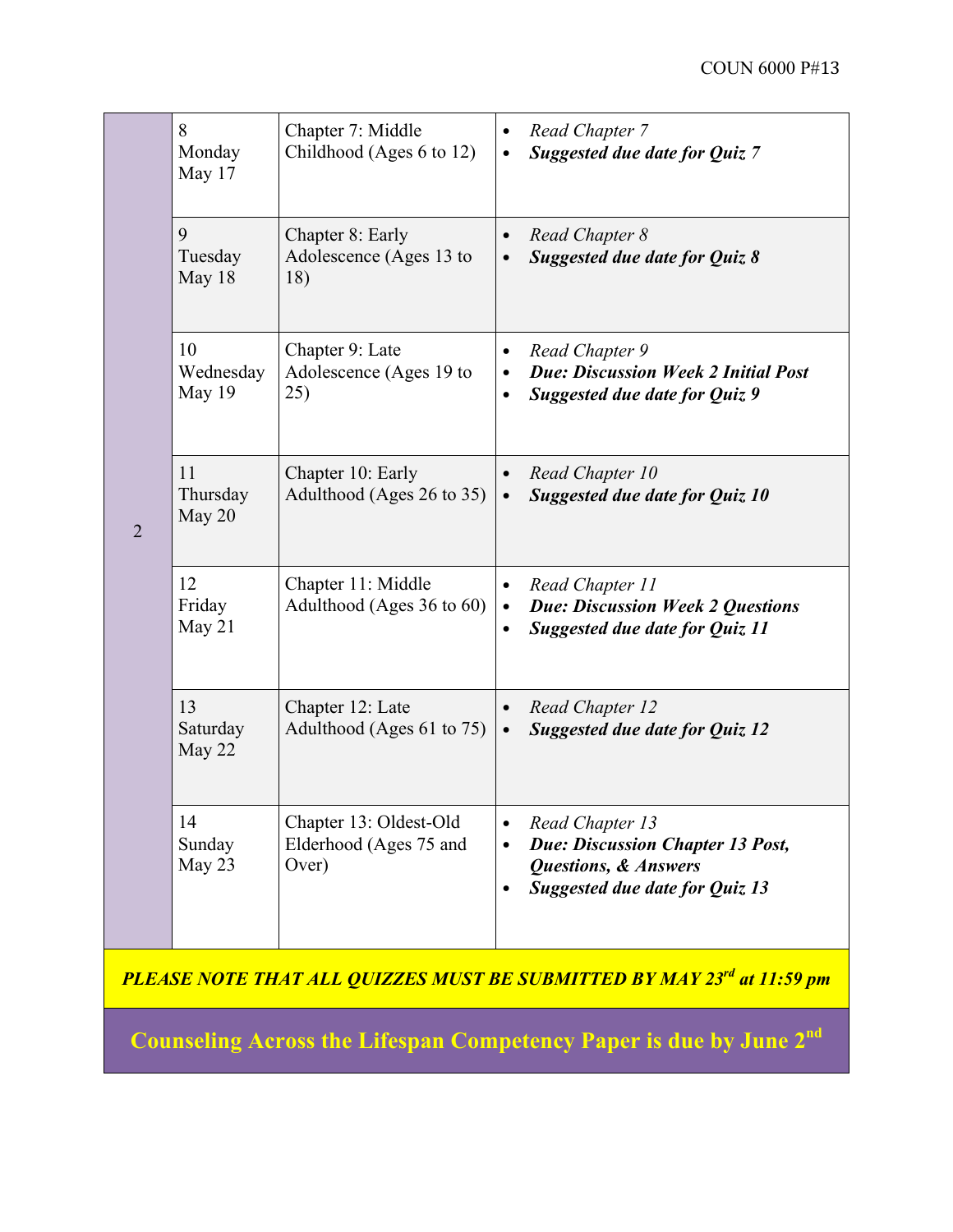#### Netiquette for Online Participation

Netiquette (internet etiquette) is a set of social conventions concerning interactions in the online environment. In other words, it is the online social code.

When taking online or hybrid courses, it is essential that students communicate effectively with their instructors and classmates. The following are basic rules for interacting with others in the online environment.

- Be respectful and adhere to the same standards of courtesy, manners, and written language you would in a traditional class; this includes the use of proper grammar, sentence structure, and correct spelling.
- Be clear and concise when explicating your thoughts, but do so in as few words as possible.
- ALL CAPS  $=$  shouting, and it is rude.
- No "flaming" or attacking other's point of view.
- Proofread everything.
- Credit all sources. Visit Purdue OWL (Online Writing Lab) for help. http://owl.english.purdue.edu/owl/section/2/
- Do not dominate online conversations, "lurk" (read but not participate), or be repetitive/duplicate other student's comments, post, etc.
- Use good judgment in all that you do; it is not your instructor's job to censor submissions.
- Do not use slang or acronyms for slang such as ROFL ("rolling on the floor laughing).
- Use emoticons sparingly so others understand the tone of your message.
- Stay on topic.
- If responding to another classmate, be sure to clarify whom.
- Do not start new threads in discussion boards if the topic is covered in an existing thread unless your instructor specifies otherwise.
- If responding to a specific comment, quote the relevant part of the comment.
- If a response is 4 or more lines, break it into paragraphs.
- Check email often.
- Use antivirus software to check files before sending them to others.
- Always save a copy of your work to your hard drive, secure file sharing/storage service (such as Box), or as a hard copy. Always save important emails.

| <b>Really Happy</b> | :] or :-]                    | Laughing        | :D, :-D, or $\leq L$ >                                                 |
|---------------------|------------------------------|-----------------|------------------------------------------------------------------------|
| Happy               | :) or :-)                    | Smiling         | $<\!\!S\!\!>$                                                          |
| Indifferent         | :I or :-I                    | Grinning        | $\langle G \rangle$                                                    |
| Confused            | $\therefore$ or $\therefore$ | Joking          | < J >                                                                  |
| Sad                 | $\therefore$ or :-(          | Yawning         | <y></y>                                                                |
| Really Sad          | :[ or :-[                    | "Uh Oh"/"Oh No" | $\overline{\text{.}}\text{.}$ or $\overline{\text{.}}\text{-}\text{O}$ |
|                     |                              |                 |                                                                        |

#### Emoticon Chart

Source: http://online.sccsc.edu/netiquette.htm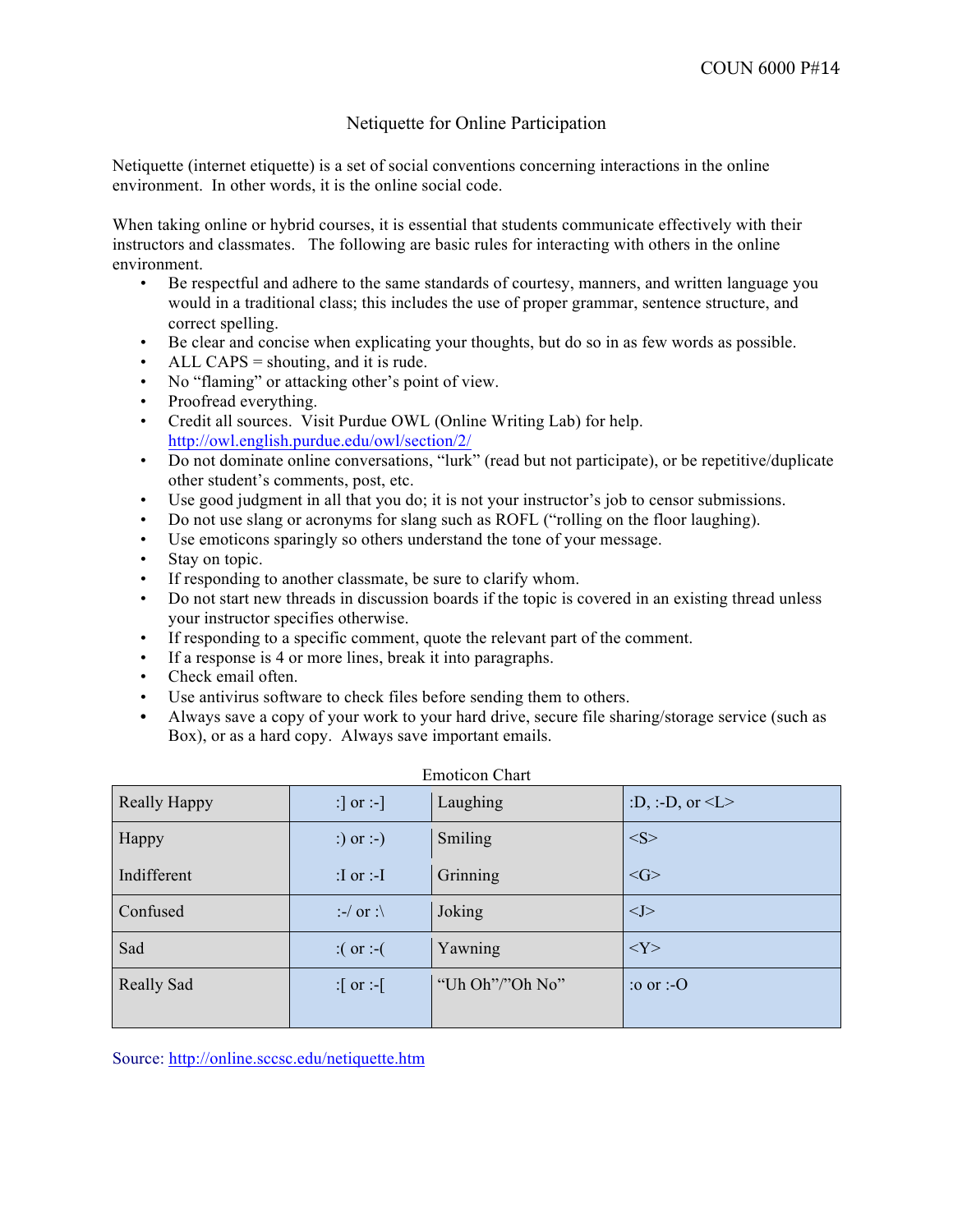| <b>COUNSELING ACROSS THE LIFESPAN APPLICATION COMPETENCY RUBRIC</b><br><b>2016 CACREP STANDARDS</b>                                                                                                                                                                                 |                                                                                                                                                                                   |                                                                                                                                                                          |                                                                                                                                                                              |                                                                                                                                                                              |  |
|-------------------------------------------------------------------------------------------------------------------------------------------------------------------------------------------------------------------------------------------------------------------------------------|-----------------------------------------------------------------------------------------------------------------------------------------------------------------------------------|--------------------------------------------------------------------------------------------------------------------------------------------------------------------------|------------------------------------------------------------------------------------------------------------------------------------------------------------------------------|------------------------------------------------------------------------------------------------------------------------------------------------------------------------------|--|
| Criteria                                                                                                                                                                                                                                                                            | <b>Exceeds</b><br><b>Expectations/</b><br><b>Demonstrates</b><br>Competencies<br>10 points                                                                                        | <b>Meets Expectations/</b><br><b>Demonstrates</b><br>Competencies<br>9-8 points                                                                                          | <b>Nears Expectations/</b><br><b>Developing</b><br><b>Competencies</b><br>7-6 points                                                                                         | <b>Below</b><br><b>Expectations/</b><br>Insufficient/<br><b>Not Addressed</b><br>5 and below                                                                                 |  |
| Provide a description<br>of client/student with<br>demographic<br>information and<br>presenting problem.                                                                                                                                                                            | Student has exceeded<br>all the requirements<br>of describing<br>client/student with<br>demographic<br>information and<br>presenting problem.                                     | Student has met the<br>requirements of<br>describing<br>client/student with<br>demographic<br>information and<br>presenting problem.                                     | Student has met<br>minimal requirements<br>of describing<br>client/student with<br>demographic<br>information and<br>presenting problem.                                     | Student has not met<br>the requirements of<br>describing<br>client/student with<br>demographic<br>information and<br>presenting problem.                                     |  |
| Describe potential<br>systemic and<br>environmental factors<br>that could be<br>affecting the<br>individual's human<br>development,<br>functioning, and/or<br>behavior (e.g., low<br>socioeconomic<br>status).<br>(CACREP<br>Professional identity<br>standard section<br>F.3.f     | Student has exceeded<br>all the requirements<br>of identifying the<br>systemic and<br>environmental factors<br>that affect human<br>development,<br>functioning, and<br>behavior. | Student has met the<br>requirements of<br>identifying the<br>systemic and<br>environmental<br>factors that affect<br>human development,<br>functioning, and<br>behavior. | Student has met<br>minimal requirements<br>of identifying the<br>systemic and<br>environmental factors<br>that affect human<br>development,<br>functioning, and<br>behavior. | Student has not met<br>the requirements of<br>identifying the<br>systemic and<br>environmental<br>factors that affect<br>human development,<br>functioning, and<br>behavior. |  |
| Discuss how this<br>individual would be<br>described within a<br>theoretical<br>framework $(s)$ of<br>personality<br>development (e.g.,<br>Freud, Erikson,<br>Piaget, Big Five<br>personality traits).<br><b>(CACREP</b><br>Professional identity<br>standard section<br>$F.3.c$ ). | Student has exceeded<br>all the requirements<br>of identifying theories<br>of normal and<br>abnormal personality<br>development.                                                  | Student has met the<br>requirements of<br>identifying theories<br>of normal and<br>abnormal personality<br>development.                                                  | Student has met<br>minimal requirements<br>of identifying<br>theories of normal<br>and abnormal<br>personality<br>development.                                               | Student has not met<br>the requirements of<br>identifying theories<br>of normal and<br>abnormal personality<br>development.                                                  |  |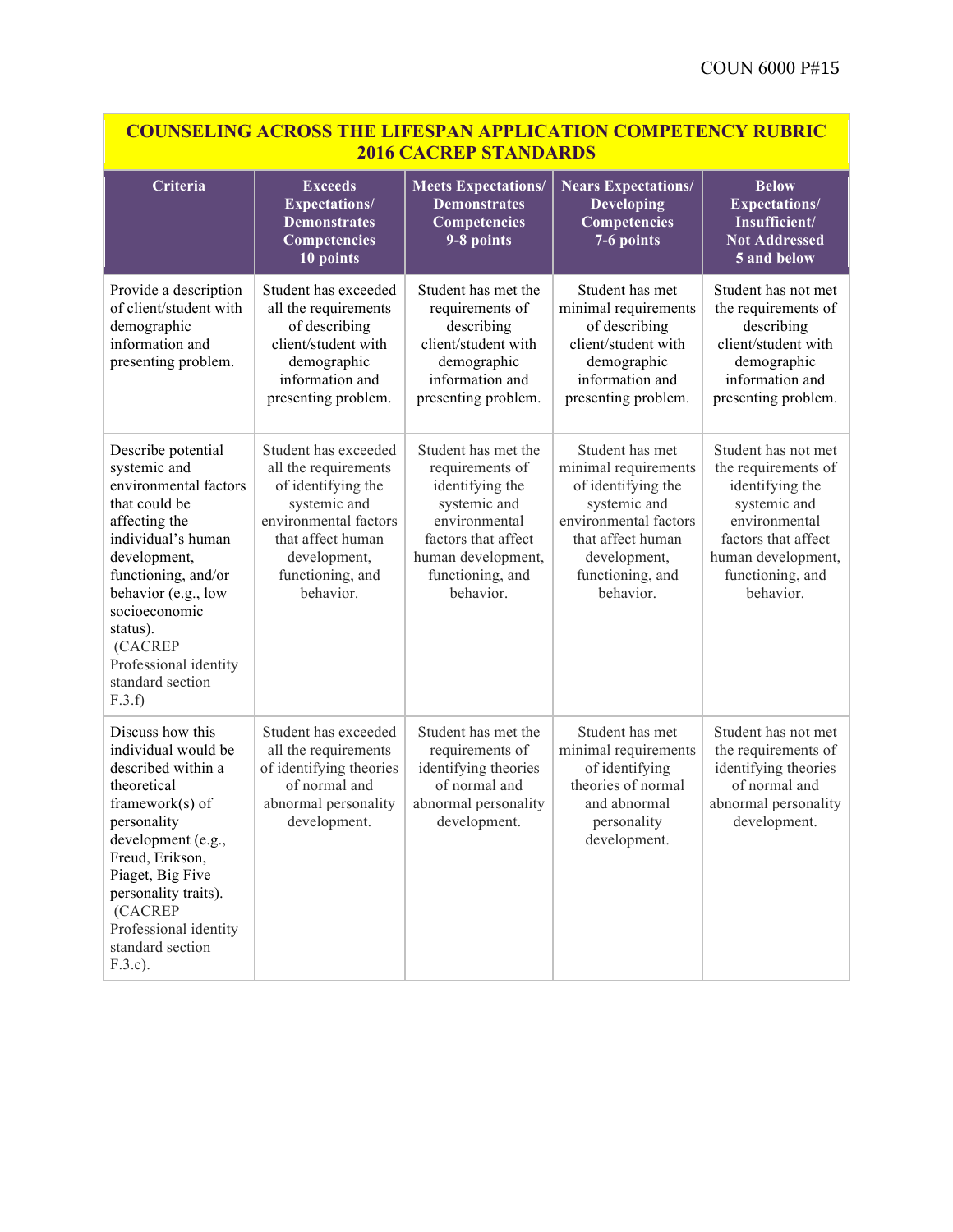| Furthermore, explain<br>how this individual's<br>growth could be<br>explained through a<br>theory of family<br>development (e.g.,<br>Attachment,<br>Adlerian, Birth-<br>Order, etc.).<br>(CACREP<br>Professional identity<br>standard section<br>F.3.a)                                   | Student has exceeded<br>all the requirements<br>of explaining theories<br>of individual and<br>family development<br>across the lifespan.                           | Student has met the<br>requirements of<br>explaining theories<br>of individual and<br>family development<br>across the lifespan.                              | Student has met<br>minimal requirements<br>of explaining theories<br>of individual and<br>family development<br>across the lifespan.                              | Student has not met<br>the requirements of<br>explaining theories<br>of individual and<br>family development<br>across the lifespan.                              |
|-------------------------------------------------------------------------------------------------------------------------------------------------------------------------------------------------------------------------------------------------------------------------------------------|---------------------------------------------------------------------------------------------------------------------------------------------------------------------|---------------------------------------------------------------------------------------------------------------------------------------------------------------|-------------------------------------------------------------------------------------------------------------------------------------------------------------------|-------------------------------------------------------------------------------------------------------------------------------------------------------------------|
| What are important<br>theories of learning<br>that could be<br>worthwhile to<br>consider when<br>working with this<br>individual? (e.g.,<br>behaviorist, cognitive<br>constructivist, and<br>social constructivist)<br>(CACREP<br>Professional identity<br>standard section<br>$F.3.b$ ). | Student has exceeded<br>all the requirements<br>of identifying theories<br>of learning.                                                                             | Student has met the<br>requirement of<br>identifying theories<br>of learning.                                                                                 | Student has met<br>minimal requirements<br>of identifying<br>theories of learning.                                                                                | Student has not met<br>the requirements of<br>identifying theories<br>of learning.                                                                                |
| You discover that the<br>individual or<br>someone within their<br>family system has an<br>issue with addiction.<br>How could these<br>addictive behaviors<br>impact the client's<br>development?<br>(CACREP<br>Professional identity<br>standard section<br>$F.3.d$ ).                    | Student has exceeded<br>all the requirements<br>of identifying theories<br>and etiology of<br>addictions and<br>addictive behaviors.                                | Student has met the<br>requirements of<br>identifying theories<br>and etiology of<br>addictions and<br>addictive behaviors.                                   | Student has met<br>minimal requirements<br>of identifying<br>theories and etiology<br>of addictions and<br>addictive behaviors.                                   | Student has not met<br>the requirements of<br>identifying theories<br>and etiology of<br>addictions and<br>addictive behaviors.                                   |
| Summarize how the<br>effects of crises,<br>disasters, and trauma<br>could impact this<br>individual across<br>their lifespan.<br>(CACREP<br>Professional identity<br>standard section<br>F.3.g.                                                                                           | Student has exceeded<br>all the requirements<br>of identifying the<br>effects of crisis,<br>disasters, and trauma<br>on diverse individuals<br>across the lifespan. | Student has met the<br>requirements of<br>identifying the<br>effects of crisis,<br>disasters, and trauma<br>on diverse<br>individuals across the<br>lifespan. | Student has met<br>minimal requirements<br>of identifying the<br>effects of crisis,<br>disasters, and trauma<br>on diverse<br>individuals across the<br>lifespan. | Student has not met<br>the requirements of<br>identifying the<br>effects of crisis,<br>disasters, and trauma<br>on diverse<br>individuals across<br>the lifespan. |